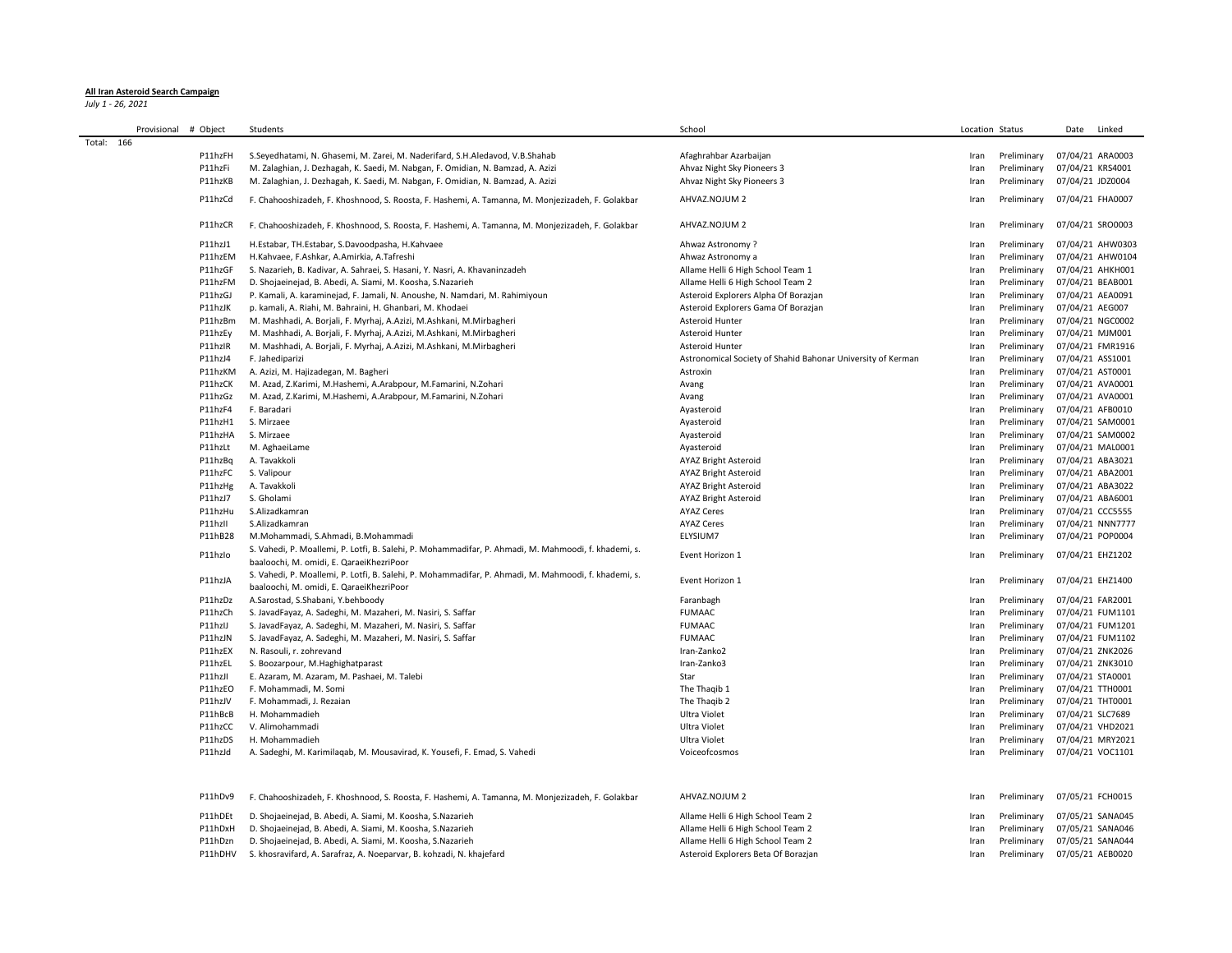| P11hDxm | S. khosravifard, A. Sarafraz, A. Noeparvar, B. kohzadi, N. khajefard                                                                                     | Asteroid Explorers Beta Of Borazjan                         | Iran | Preliminary | 07/05/21 AEB0016 |
|---------|----------------------------------------------------------------------------------------------------------------------------------------------------------|-------------------------------------------------------------|------|-------------|------------------|
| P11hDxV | S. khosravifard, A. Sarafraz, A. Noeparvar, B. kohzadi, N. khajefard                                                                                     | Asteroid Explorers Beta Of Borazjan                         | Iran | Preliminary | 07/05/21 AEB0018 |
| P11hDBd | R. Mostafazadeh, A. Bagheri, A. Sabeti, R. Sadabadi, A. Aeinjamshid                                                                                      | Asteroid Explorers Delta Of Borazjan                        | Iran | Preliminary | 07/05/21 AED0006 |
| P11hEkX | R. Mostafazadeh, A. Bagheri, A. Sabeti, R. Sadabadi, A. Aeinjamshid                                                                                      | Asteroid Explorers Delta Of Borazjan                        | Iran | Preliminary | 07/05/21 AED0003 |
| P11hDlh | M. Mashhadi, A. Borjali, F. Myrhaj, A.Azizi, M.Ashkani, M.Mirbagheri                                                                                     | Asteroid Hunter                                             | Iran | Preliminary | 07/05/21 NGC1000 |
| P11hDAf | F. Jahediparizi, A. Shahdadi, B. Alahkhani, A. Fadaei, F. Vazirinasab, M. Askarzadeh, Z. Abdypoor                                                        | Astronomical Society of Shahid Bahonar University of Kerman | Iran | Preliminary | 07/05/21 ASS8004 |
| P11hDDY | F. Jahediparizi, A. Shahdadi, B. Alahkhani, A. Fadaei, F. Vazirinasab, M. Askarzadeh, Z. Abdypoor                                                        | Astronomical Society of Shahid Bahonar University of Kerman | Iran | Preliminary | 07/05/21 ASS8000 |
| P11hDGU | F. Jahediparizi, A. Shahdadi, B. Alahkhani, A. Fadaei, F. Vazirinasab, M. Askarzadeh, Z. Abdypoor                                                        | Astronomical Society of Shahid Bahonar University of Kerman | Iran | Preliminary | 07/05/21 ASS8005 |
| P11hDHd | F. Jahediparizi, A. Shahdadi, B. Alahkhani, A. Fadaei, F. Vazirinasab, M. Askarzadeh, Z. Abdypoor                                                        | Astronomical Society of Shahid Bahonar University of Kerman | Iran | Preliminary | 07/05/21 ASS8003 |
| P11hDGc | A. Azizi, M. Hajizadegan, M. Bagheri                                                                                                                     | Astroxin                                                    | Iran | Preliminary | 07/05/21 AST0007 |
| P11hDlp | A. Azizi, M. Hajizadegan, M. Bagheri                                                                                                                     | Astroxin                                                    | Iran | Preliminary | 07/05/21 AST0010 |
| P11hDzS | A.Hokmabad                                                                                                                                               | <b>AYAZ Asteroid</b>                                        | Iran | Preliminary | 07/05/21 AAH0001 |
| P11hDG7 | S. Valipour                                                                                                                                              | <b>AYAZ Bright Asteroid</b>                                 | Iran | Preliminary | 07/05/21 ABA2002 |
| P11hDE0 | A.Karamian                                                                                                                                               | <b>AYAZ Ceres</b>                                           | Iran | Preliminary | 07/05/21 KAI0007 |
|         |                                                                                                                                                          |                                                             |      |             |                  |
| P11hDHc | S. Vahedi, P. Moallemi, P. Lotfi, B. Salehi, P. Mohammadifar, P. Ahmadi, M. Mahmoodi, f. khademi, s.<br>baaloochi, M. omidi, E. QaraeiKhezriPoor         | Event Horizon 1                                             | Iran | Preliminary | 07/05/21 EHZ1813 |
| P11hDw6 | S. Vahedi, N. Mardani, Z. DolatiRayeny, M. ShareefzadehKermany, K. Shojaei, F. zarpanah, M. ZareianJahromi,                                              | Event Horizon 2                                             | Iran | Preliminary | 07/05/21 EHZ2554 |
|         | S. Jafarpour                                                                                                                                             |                                                             |      |             |                  |
| P11hDuJ | A.Sarostad, S.Shabani, Y.behboody                                                                                                                        | Faranbagh                                                   | Iran | Preliminary | 07/05/21 FAR2004 |
| P11hDBY | A.Shirmohammadi                                                                                                                                          | Iran-Zanko1                                                 | Iran | Preliminary | 07/05/21 ZNK1011 |
| P11hDyb | N. Rasouli, t. azizi                                                                                                                                     | Iran-Zanko2                                                 | Iran | Preliminary | 07/05/21 ZNK2073 |
| P11hDzV | S. Boozarpour, S. Farokh                                                                                                                                 | Iran-Zanko3                                                 | Iran | Preliminary | 07/05/21 ZNK3000 |
| P11hDxl | S. Shabani, F. Ghasemi, N. Iranshahi, S. Sharifi                                                                                                         | Jamasp                                                      | Iran | Preliminary | 07/05/21 JAM7002 |
| P11hDGA | A.Kabiri, M.Gholami, M.Malekhoseini, M.Ferdowsipur                                                                                                       | Pasargad                                                    | Iran | Preliminary | 07/05/21 PAS0010 |
| P11hDKc | A.Kabiri, M.Gholami, M.Malekhoseini, M.Ferdowsipur                                                                                                       | Pasargad                                                    | Iran | Preliminary | 07/05/21 PAS0009 |
| P11hDwg | F. Safari-Yasaghi, A. Safari-Yasaghi, S. Khosravani                                                                                                      | Soha                                                        | Iran | Preliminary | 07/05/21 FS1373  |
| P11hDFJ | E. Azaram, M. Azaram, M. Pashaei, M. Talebi                                                                                                              | Star                                                        | Iran | Preliminary | 07/05/21 ASD0002 |
| P11hDBp | F. Mohammadi, M. zeinodini                                                                                                                               | The Thaqib 3                                                | Iran | Preliminary | 07/05/21 THA1111 |
| P11hDCh | F. Mohammadi, S. Nasirian                                                                                                                                | The Thaqib 3                                                | Iran | Preliminary | 07/05/21 THA0109 |
| P11hDyv | r.safikhani, m.tamimipour, sh.daneshpanah                                                                                                                | Theranos                                                    | Iran | Preliminary | 07/05/21 AMG0014 |
| P11hDEG | H. Mohammadieh                                                                                                                                           | Ultra Violet                                                | Iran | Preliminary | 07/05/21 RED5678 |
| P11hEjT | A. Sadeghi, M. Karimilaqab, M. Mousavirad, K. Yousefi, F. Emad, S. Vahedi                                                                                | Voiceofcosmos                                               | Iran | Preliminary | 07/05/21 VOC2301 |
|         |                                                                                                                                                          |                                                             |      |             |                  |
| P11hFGX | S.Abasalipour, M.Zamani, Y.Zamani, K.Bostanafroz, M.Ebadat, M.Saed                                                                                       | Ahvaz Night Sky Pioneers 4                                  | Iran | Preliminary | 07/06/21 KSR4019 |
| P11hFGu | M.kazemipour, M.Ebadi, T.Abardary, A.Roosta, T.Parishani, F.Varmahziar, S.Miri                                                                           | Ahvaz Night Sky Pioneers 5                                  | Iran | Preliminary | 07/06/21 MAE5010 |
| P11hFG1 | A.Kiani, M.Hadianfard, H.Behrad, A.khodabakhshi, S.Ketabi                                                                                                | Ahwaz Astronomy ß                                           | Iran | Preliminary | 07/06/21 AHW0206 |
| P11hFFd | D. Shojaeinejad, B. Abedi, A. Siami, M. Koosha, S.Nazarieh                                                                                               | Allame Helli 6 High School Team 2                           | Iran | Preliminary | 07/06/21 DSNK001 |
| P11hFG7 | A. Ebrahimi, P. Faryad, A. Shafieyan, A. Modares, A. Salem                                                                                               | Allameh Tabatabaie High School Team 2                       | Iran | Preliminary | 07/06/21 ALEB003 |
| P11hFFI | p. kamali, A. Riahi, M. Bahraini, M. Khodaei                                                                                                             | Asteroid Explorers Gama Of Borazjan                         | Iran | Preliminary | 07/06/21 AEG012  |
| P11hFFk | p. kamali, A. Riahi, M. Bahraini, M. Khodaei                                                                                                             | Asteroid Explorers Gama Of Borazjan                         | Iran | Preliminary | 07/06/21 AEG011  |
| P11hFHv | A. Shahdadi, M. Askarzadeh                                                                                                                               | Astronomical Society of Shahid Bahonar University of Kerman | Iran | Preliminary | 07/06/21 ASS8007 |
| P11hFFe | S. Gholami                                                                                                                                               | <b>AYAZ Bright Asteroid</b>                                 | Iran | Preliminary | 07/06/21 ABA6002 |
| P11hFGf | S. Valipour                                                                                                                                              | <b>AYAZ Bright Asteroid</b>                                 | Iran | Preliminary | 07/06/21 ABA2003 |
| P11hFFA | N. Azardejhee, Y. Ghofrani, M. Hajkazemyan, P. Mohamadi                                                                                                  | <b>Beyond The Universe</b>                                  | Iran | Preliminary | 07/06/21 BTU0008 |
| P11hFHI | N. Azardejhee, Y. Ghofrani, M. Hajkazemyan, P. Mohamadi                                                                                                  | Beyond The Universe                                         | Iran | Preliminary | 07/06/21 BTU0006 |
| P11hGjs | M.Mohammadi, S.Ahmadi, B.Mohammadi                                                                                                                       | ELYSIUM7                                                    | Iran | Preliminary | 07/06/21 POP0006 |
|         | S. Vahedi, P. Moallemi, P. Lotfi, B. Salehi, P. Mohammadifar, P. Ahmadi, M. Mahmoodi, f. khademi, s.                                                     |                                                             |      |             |                  |
| P11hFFp | baaloochi, E. QaraeiKhezriPoor                                                                                                                           | Event Horizon 1                                             | Iran | Preliminary | 07/06/21 EHZ1559 |
| P11hFFC | S. Vahedi, N. Mardani, Z. DolatiRayeny, M. ShareefzadehKermany, K. Shojaei, F. zarpanah, M. ZareianJahromi,<br>S. Jafarpour                              | Event Horizon 2                                             | Iran | Preliminary | 07/06/21 EHZ2128 |
| P11hGg7 | S.Yaghoobpour, M.Karimi                                                                                                                                  | Hypatia                                                     | Iran | Preliminary | 07/06/21 MKL1215 |
| P11hNtZ | S.Seyedhatami, N. Ghasemi, M. Zarei, M. Naderifard, S.H.Aledavod, V.B.Shahab                                                                             | Afaghrahbar Azarbaijan                                      | Iran | Preliminary | 07/09/21 ARA0001 |
| P11hNwl | S.Seyedhatami, N. Ghasemi, M. Zarei, M. Naderifard, S.H.Aledavod, V.B.Shahab                                                                             | Afaghrahbar Azarbaijan                                      |      | Preliminary | 07/09/21 ARA0001 |
|         |                                                                                                                                                          |                                                             | Iran |             |                  |
| P11hNxU | S.Seyedhatami, N. Ghasemi, M. Zarei, M. Naderifard, S.H.Aledavod, V.B.Shahab                                                                             | Afaghrahbar Azarbaijan                                      | Iran | Preliminary | 07/09/21 ARA0000 |
| P11hNCb | M. Zalaghian, J. Dezhagah, K. Saedi, F. Omidian, N. Bamzad, A. Azizi                                                                                     | Ahvaz Night Sky Pioneers 3                                  | Iran | Preliminary | 07/09/21 AZY0002 |
| P11hNwe | M.kazemipour, M.Ebadi, T.Abardary, A.Roosta, T.Parishani, F.Varmahziar, S.Miri                                                                           | Ahvaz Night Sky Pioneers 5                                  | Iran | Preliminary | 07/09/21 THP5608 |
| P11hNwa | N.Monjezizadeh, M.Kaboli, N.Keshvadi, M.Fathi, M.hamadi, O.Abedi, A.RAHIMI<br>N.Monjezizadeh, M.Kaboli, N.Keshvadi, M.Fathi, M.hamadi, O.Abedi, A.RAHIMI | AHVAZ.NOJUM 1                                               | Iran | Preliminary | 07/09/21 ANA0009 |
| P11hNwQ |                                                                                                                                                          | AHVAZ.NOJUM 1                                               | Iran | Preliminary | 07/09/21 MHK4001 |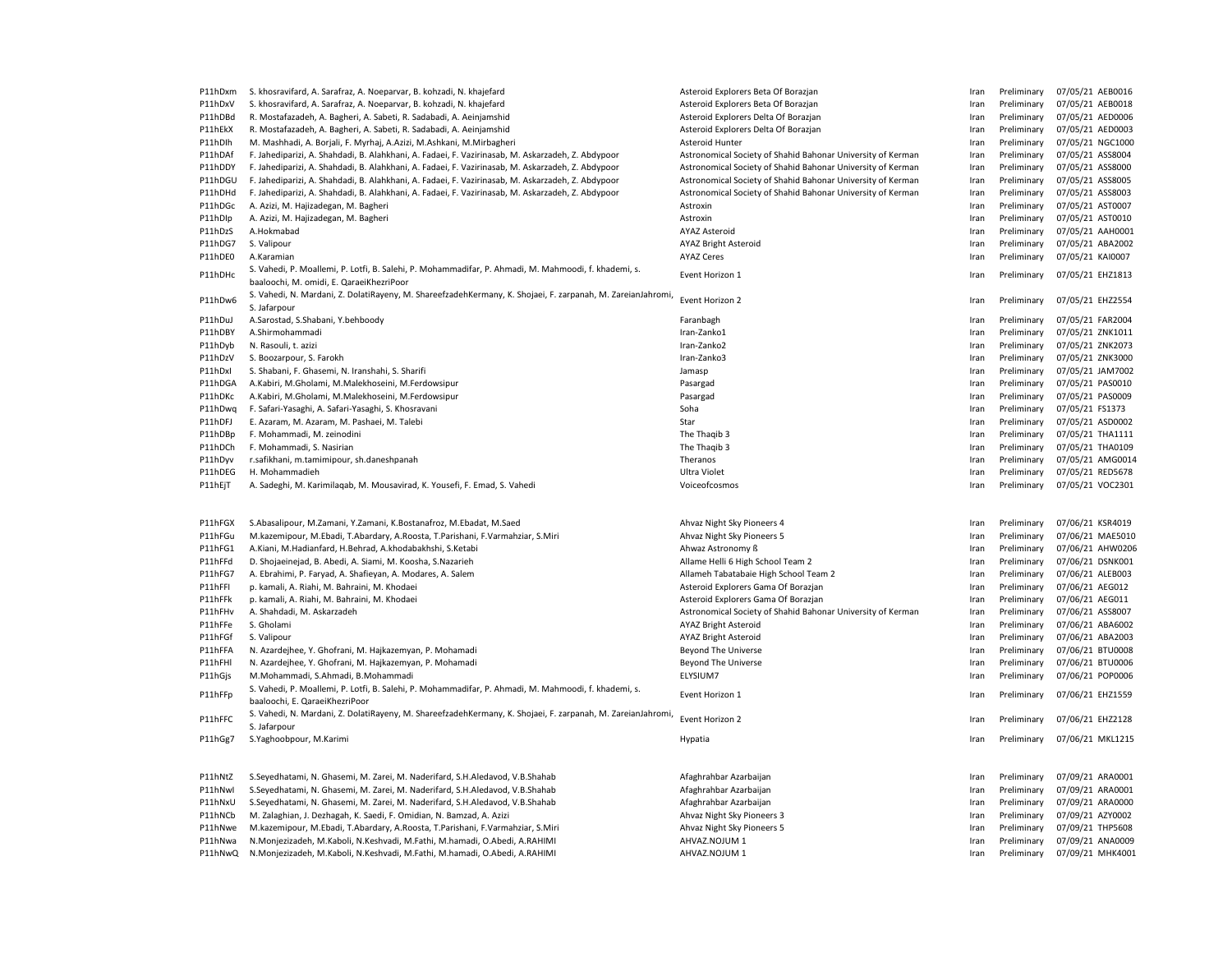| P11hNv7 | F. Chahooshizadeh, F. Khoshnood, S. Roosta, F. Hashemi, A. Tamanna, M. Monjezizadeh, F. Golakbar                                       | AHVAZ.NOJUM 2                         | Iran         | Preliminary | 07/09/21 SRO0005 |
|---------|----------------------------------------------------------------------------------------------------------------------------------------|---------------------------------------|--------------|-------------|------------------|
| P11hNAT | H.Estabar, TH.Estabar, S.Davoodpasha, H.Kahvaee                                                                                        | Ahwaz Astronomy?                      | Iran         | Preliminary | 07/09/21 AHW0308 |
| P11hNx4 | H.Estabar, TH.Estabar, S.Davoodpasha, H.Kahvaee                                                                                        | Ahwaz Astronomy?                      | Iran         | Preliminary | 07/09/21 AHW0307 |
| P11hNBq | H.Kahvaee, F.Ashkar, A.Amirkia, A.Tafreshi                                                                                             | Ahwaz Astronomy a                     | Iran         | Preliminary | 07/09/21 AHW0110 |
| P11hNCe | A.Kiani, M.Hadianfard, H.Behrad, A.khodabakhshi, S.Ketabi                                                                              | Ahwaz Astronomy ß                     | Iran         | Preliminary | 07/09/21 AHW0208 |
| P11hNH0 | A.Kiani, M.Hadianfard, H.Behrad, A.khodabakhshi, S.Ketabi                                                                              | Ahwaz Astronomy ß                     | Iran         | Preliminary | 07/09/21 AHW0209 |
| P11hNAX | S. Nazarieh, B. Kadivar, A. Sahraei, S. Hasani, Y. Nasri, A. Khavaninzadeh                                                             | Allame Helli 6 High School Team 1     | Iran         | Preliminary | 07/09/21 AHKH007 |
| P11hNAM | A. Ebrahimi, P. Saatchi, A. Enayati, A. Azlesh, S. Baratali                                                                            | Allameh Tabatabaie High School Team 1 | Iran         | Preliminary | 07/09/21 ALEB005 |
| P11hNBv | A. Ebrahimi, P. Saatchi, A. Enayati, A. Azlesh, S. Baratali                                                                            | Allameh Tabatabaie High School Team 1 | Iran         | Preliminary | 07/09/21 ALEB006 |
| P11hNw3 | A. Ebrahimi, P. Saatchi, A. Enayati, A. Azlesh, S. Baratali                                                                            | Allameh Tabatabaie High School Team 1 | Iran         | Preliminary | 07/09/21 ALEB007 |
| P11hNxP | P. Kamali, A. karaminejad, F. Jamali, N. Anoushe, N. Namdari, M. Rahimiyoun                                                            | Asteroid Explorers Alpha Of Borazjan  | Iran         | Preliminary | 07/09/21 AEA0099 |
| P11hNBJ | R. Mostafazadeh, A. Bagheri, A. Sabeti                                                                                                 | Asteroid Explorers Delta Of Borazjan  | Iran         | Preliminary | 07/09/21 AED0020 |
| P11hNDd | p. kamali, M. Bahraini, M. Khodaei                                                                                                     | Asteroid Explorers Gama Of Borazjan   | Iran         | Preliminary | 07/09/21 AEG0021 |
| P11hNww | p. kamali, A. Riahi, M. Bahraini, M. Khodaei                                                                                           | Asteroid Explorers Gama Of Borazjan   | Iran         | Preliminary | 07/09/21 AEG017  |
| P11hNwY | p. kamali, M. Bahraini, M. Khodaei                                                                                                     | Asteroid Explorers Gama Of Borazjan   | Iran         | Preliminary | 07/09/21 AEG0020 |
| P11hNGn | A. Azizi, M. Hajizadegan, M. Bagheri                                                                                                   | Astroxin                              | Iran         | Preliminary | 07/09/21 AST0406 |
| P11hNwW | M. AghaeiLame                                                                                                                          | Ayasteroid                            | Iran         | Preliminary | 07/09/21 MAL0001 |
| P11hNGh | A.Fattahi                                                                                                                              | <b>AYAZ Asteroid</b>                  | Iran         | Preliminary | 07/09/21 AZQ2000 |
| P11hNFK | A.Rohani, A.Baradaran, H.Karimzadeh                                                                                                    | Dark asteroid                         | Iran         | Preliminary | 07/09/21 AHA0012 |
| P11hNAi | M.Mohammadi, S.Ahmadi, B.Mohammadi                                                                                                     | ELYSIUM7                              | Iran         | Preliminary | 07/09/21 POP0009 |
| P11hNGY | M.Mohammadi, S.Ahmadi, B.Mohammadi                                                                                                     | ELYSIUM7                              | Iran         | Preliminary | 07/09/21 POP0012 |
| P11hNHI | M.Mohammadi, S.Ahmadi, B.Mohammadi                                                                                                     | ELYSIUM7                              | Iran         | Preliminary | 07/09/21 POP0011 |
| P11hNHO | M.Mohammadi, S.Ahmadi, B.Mohammadi                                                                                                     | ELYSIUM7                              | Iran         | Preliminary | 07/09/21 POP0015 |
| P11hNuB | M.Mohammadi, S.Ahmadi, B.Mohammadi                                                                                                     | ELYSIUM7                              | Iran         | Preliminary | 07/09/21 POP0013 |
| P11hNuT | S. Vahedi, P. Moallemi, P. Lotfi, B. Salehi, P. Mohammadifar, P. Ahmadi, M. Mahmoodi, f. khademi, s.                                   | Event Horizon 1                       | Iran         | Preliminary | 07/09/21 EHZ1111 |
|         | baaloochi, E. QaraeiKhezriPoor                                                                                                         |                                       |              |             |                  |
| P11hNyA | S. Vahedi, P. Moallemi, P. Lotfi, B. Salehi, P. Mohammadifar, P. Ahmadi, M. Mahmoodi, f. khademi, s.<br>baaloochi, E. QaraeiKhezriPoor | Event Horizon 1                       | Iran         | Preliminary | 07/09/21 EHZ1634 |
| P11hNGs | Y.behboody                                                                                                                             | Faranbagh                             |              | Preliminary | 07/09/21 FAR382  |
| P11hNFU | S. JavadFayaz, A. Sadeghi, M. Mazaheri, M. Nasiri, S. Saffar                                                                           | <b>FUMAAC</b>                         | Iran<br>Iran | Preliminary | 07/09/21 FUM4301 |
| P11hNFL | A.Kabiri, M.Gholami, M.Malekhoseini, M.Ferdowsipur                                                                                     | Pasargad                              | Iran         | Preliminary | 07/09/21 PAS0028 |
| P11hNFQ | A.Kabiri, M.Gholami, M.Malekhoseini, M.Ferdowsipur                                                                                     | Pasargad                              | Iran         | Preliminary | 07/09/21 PAS0035 |
| P11hNAV | A. Shahmirzayi, T. Kordi                                                                                                               | Prometheus                            | Iran         | Preliminary | 07/09/21 MZ0703  |
| P11hNA4 | S. Vahedi, N. Nazari, B. Khatony                                                                                                       | Purple Ocean                          | Iran         | Preliminary | 07/09/21 PON2052 |
| P11hNBi | F. Safari-Yasaghi, A. Safari-Yasaghi, S. Khosravani                                                                                    | Soha                                  | Iran         | Preliminary | 07/09/21 FS1373  |
| P11hNyg | F. Safari-Yasaghi, A. Safari-Yasaghi, S. Khosravani                                                                                    | Soha                                  | Iran         | Preliminary | 07/09/21 JN1366  |
| P11hNF4 | E. Azaram, M. Azaram, M. Pashaei, M. Talebi                                                                                            | Star                                  | Iran         | Preliminary | 07/09/21 JKL0001 |
| P11hNDb | F. Mohammadi, M. Singh                                                                                                                 | The Thaqib 1                          | Iran         | Preliminary | 07/09/21 TTH6302 |
| P11hNzz | F. Mohammadi, M. Somi                                                                                                                  | The Thaqib 1                          | Iran         | Preliminary | 07/09/21 TTH0001 |
| P11hNvV | F. Mohammadi                                                                                                                           | The Thaqib 2                          | Iran         | Preliminary | 07/09/21 THT1122 |
| P11hNAm | F. Mohammadi                                                                                                                           | The Thaqib 3                          | Iran         | Preliminary | 07/09/21 THA0222 |
| P11hNx5 | F. Mohammadi, S. Nasirian                                                                                                              | The Thaqib 3                          | Iran         | Preliminary | 07/09/21 THA0445 |
| P11hNw2 | r.safikhani, m.tamimipour, sh.daneshpanah                                                                                              | Theranos                              | Iran         | Preliminary | 07/09/21 MOE1989 |
|         |                                                                                                                                        |                                       |              |             |                  |
|         |                                                                                                                                        |                                       |              |             |                  |
| P11hS4S | S.Seyedhatami, N. Ghasemi, M. Zarei, M. Naderifard, S.H.Aledavod, V.B.Shahab                                                           | Afaghrahbar Azarbaijan                | Iran         | Preliminary | 07/10/21 ARA005  |
| P11hRYL | M.kazemipour, M.Ebadi, T.Abardary, A.Roosta, T.Parishani, F.Varmahziar, S.Miri                                                         | Ahvaz Night Sky Pioneers 5            | Iran         | Preliminary | 07/10/21 ARO5206 |
| P11hRY8 | N.Monjezizadeh, M.Kaboli, N.Keshvadi, M.Fathi, M.hamadi, O.Abedi, A.RAHIMI                                                             | AHVAZ.NOJUM 1                         | Iran         | Preliminary | 07/10/21 RAD1996 |
| P11hRZT | F. Chahooshizadeh, F. Khoshnood, S. Roosta, F. Hashemi, A. Tamanna, M. Monjezizadeh, F. Golakbar                                       | AHVAZ.NOJUM 2                         | Iran         | Preliminary | 07/10/21 FKH0004 |
|         |                                                                                                                                        |                                       |              |             |                  |
| P11hTHS | H.Kahvaee, F.Ashkar, A.Amirkia, A.Tafreshi                                                                                             | Ahwaz Astronomy a                     | Iran         | Preliminary | 07/10/21 AHW0111 |
| P11hS5G | A.Kiani, M.Hadianfard, H.Behrad, A.khodabakhshi, S.Ketabi                                                                              | Ahwaz Astronomy ß                     | Iran         | Preliminary | 07/10/21 AHW0211 |
| P11hRZi | S. Nazarieh, B. Kadivar, A. Sahraei, S. Hasani, Y. Nasri, A. Khavaninzadeh                                                             | Allame Helli 6 High School Team 1     | Iran         | Preliminary | 07/10/21 YANA015 |
| P11hRYf | D. Shojaeinejad, B. Abedi, A. Siami, M. Koosha, S.Nazarieh                                                                             | Allame Helli 6 High School Team 2     | Iran         | Preliminary | 07/10/21 SANA042 |
| P11hS6G | A. Ebrahimi, P. Saatchi, A. Enayati, A. Azlesh, S. Baratali                                                                            | Allameh Tabatabaie High School Team 1 | Iran         | Preliminary | 07/10/21 ALEB008 |
| P11hS3U | S. khosravifard, A. Sarafraz, A. Noeparvar, B. kohzadi, N. khajefard                                                                   | Asteroid Explorers Beta Of Borazjan   | Iran         | Preliminary | 07/10/21 AEB0042 |
| P11hS1T | s. ahadi, a. kolyaei, f. dashti, a. jarchi, m. hekmatinia                                                                              | Avastar                               | Iran         | Preliminary | 07/10/21 AVA6311 |
| P11hS6b | s. ahadi, a. kolyaei, f. dashti, a. jarchi, m. hekmatinia                                                                              | Avastar                               | Iran         | Preliminary | 07/10/21 AVA6310 |
| P11hTmX | A.Fattahi                                                                                                                              | <b>AYAZ Asteroid</b>                  | Iran         | Preliminary | 07/10/21 GHI2000 |
| P11hS1K | M.Mohammadi, S.Ahmadi, B.Mohammadi                                                                                                     | ELYSIUM7                              | Iran         | Preliminary | 07/10/21 POP0020 |